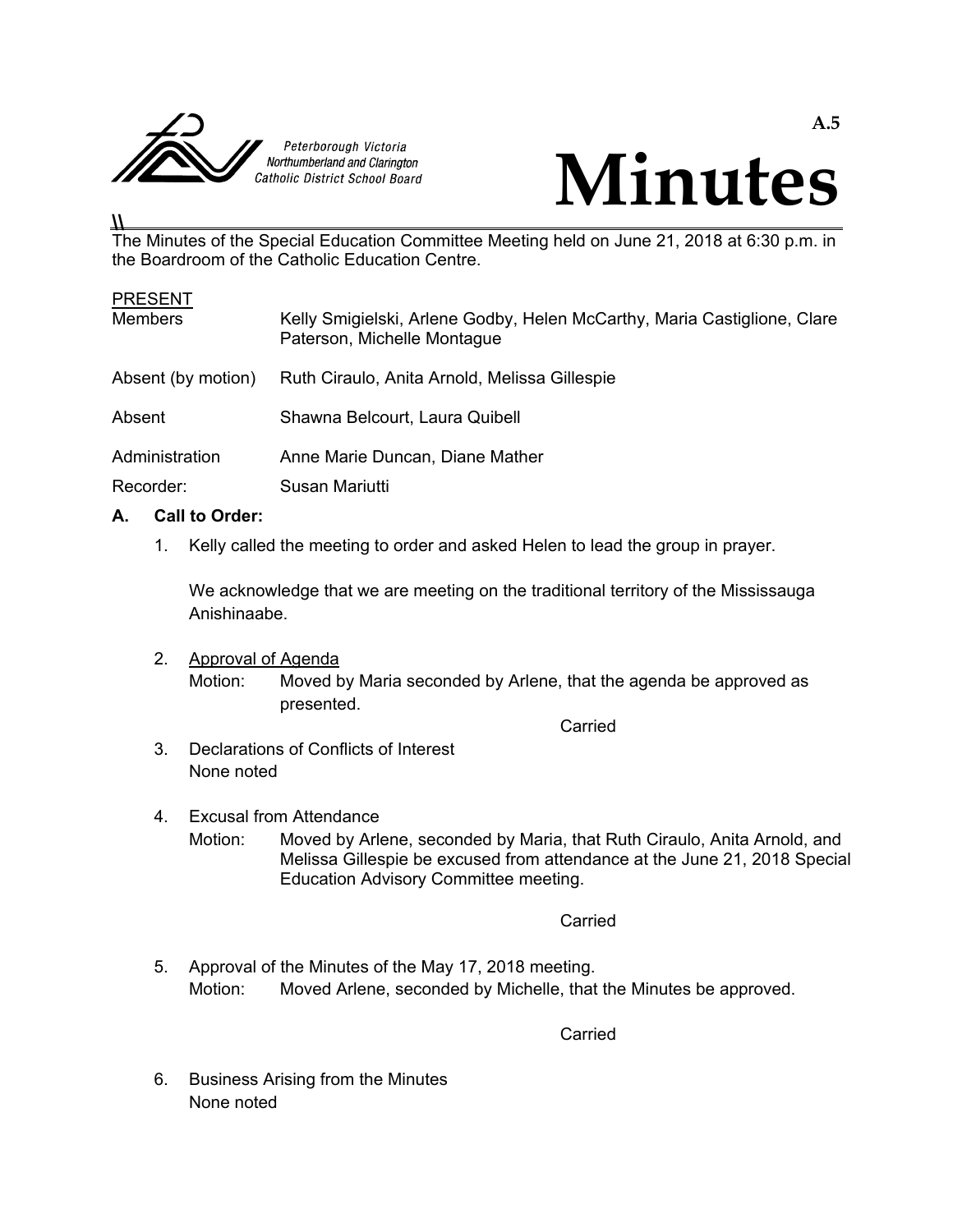### **B. Recommended Actions/Presentations**:

- 1. Remarks: Chairperson
	- Good year, goals accomplished: SEAC banner on the Board website up and running, SEAC brochure updated and printed.
	- Response to the letter we sent to the Minister of Education regarding bench marks is attached to the agenda.
	- Special Olympics opening ceremonies were great. Very emotional, a wonderful evening.
	- In September, Kelly's son is having hip surgery, Maria will be chairing the SEAC meetings until Kelly's return.
- 2. Math and Learning Disabilities *(Psychometrics: Beth Herrington, Kerrie McFadden, Alijca Lech, Darlene Abraham, and Psychologist: Dr. Cynthia Chan Reynolds)* 
	- Students with Learning Disabilities (LD) are the largest population of the students we support;
	- Learning disabilities (LD) are a variety of brain based learning disorder that affect one or more ways that a person takes in, stores, recalls or uses verbal and nonverbal information
	- Approximately 7% of school aged children have a LD in mathematics
	- Presentation attached
- 3. Remarks: Superintendent of Learning/Special Education *(Anne Marie Duncan, Superintendent of Learning/Special Education)*
	- Anne Marie thanked members who were able to attend the Special Olympics opening ceremonies.
	- Money for Multidisciplinary team; new hires will include 2 social workers, 0.5 psychometrist, and 2.5 speech language pathologists.
	- Personal changes include the hiring of the new mental health lead whose focus will be direct work in schools with staff; saying good bye to 2 special education consultants and welcome to two new special education consultants
	- Professional development for staff next year will include: Applied Behaviour Analysis (ABA) training for primary teachers and all special education support staff, SafeTalk training for all special education support staff, self-regulation training for CUPE staff, Behaviour Management Systems (BMS) training for teachers-in-charge, and effective Individual Education Plan (IEP) writing.
	- Ministry announced today that the school health money will remain with the LHINs.
- 4. Special Education Board Plan Checklist
	- Diane reviewed the updates to the 2018 Special Education Board Plan
- 5. 2018-2019 Budget Update
	- Anne Marie gave an overview of the 2018- 2019 budget
- 6. Administrative Procedure #320 Supporting Positive Student Behaviour: Safety for All.
	- Reviewed and supported by trustees, principals, vice principals, teachers and support staff
	- Tone of AP: not to perceive behavior as a punishment, we need to implement proactive measures before the behavior begins. Positive behavior supports, tracking student behavior (ABA based); safety plan, assessment of risk specific to student behavior (safety audit for supporting student behavior), designated self-regulation spaces outside the classrooms, debriefing, processes.